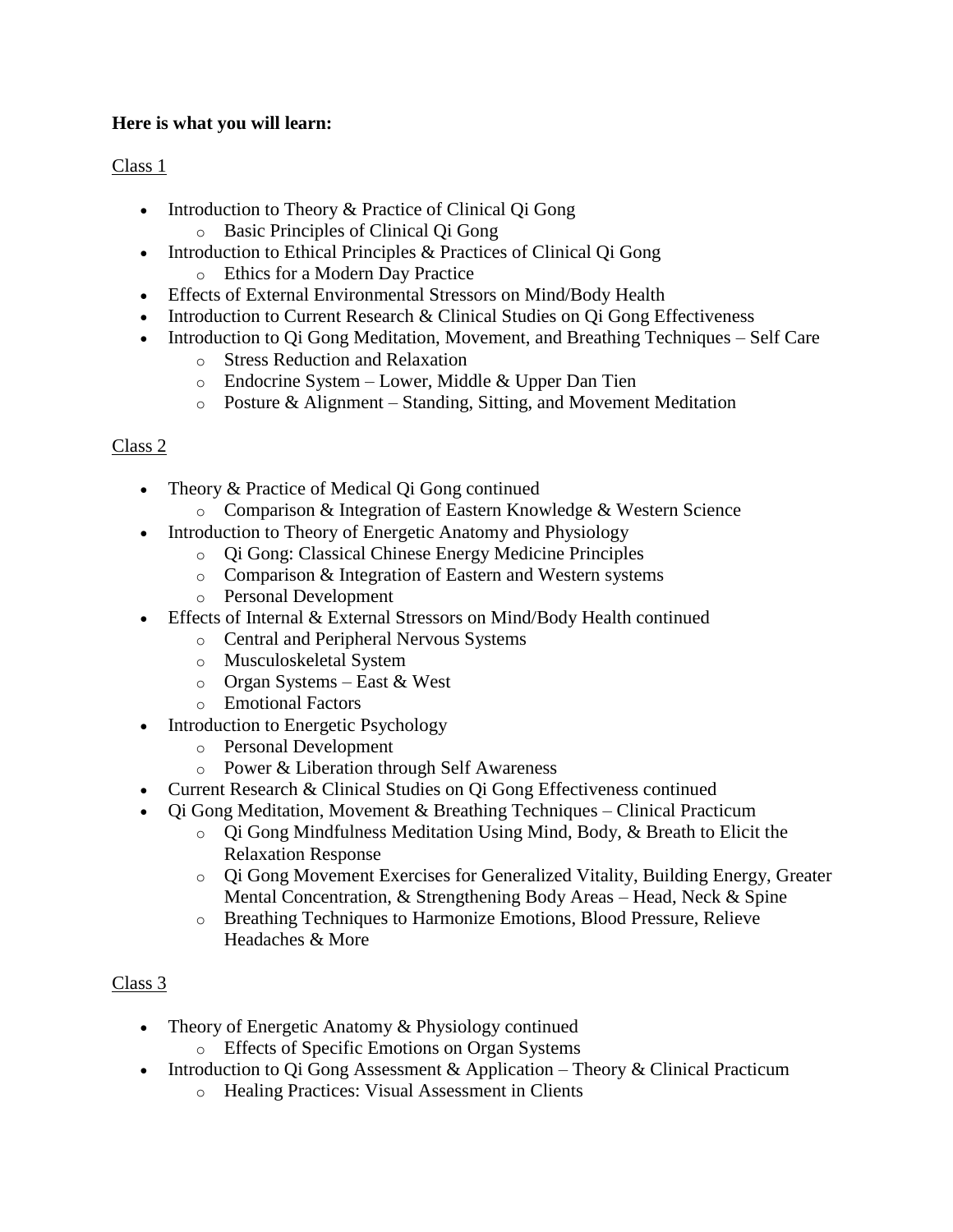- o Healing Practices: Assessment of Body Tension & Imbalances in Clients
- Qi Gong Meditation, Movement & Breathing Techniques Clinical Practicum
	- o Qi Gong Mindfulness Meditation to Harmonize the Endocrine System
	- o Qi Gong Movement Exercises for Relaxation, Cleansing the Body, Building & Directing Energy, & Harmonizing the Endocrine System
	- $\circ$  Posture & Alignment Walking, Running, & Reclining
	- o Breathing Techniques to Harmonize the Upper Respiratory System, Organs & Abdominal Region

# Class 4

- Theory & Practice of Clinical Qi Gong continued
- Energetic & Western Anatomy/Physiology
	- o Personal Development continued
		- o Location of Important Clinical Qi Gong Acupoint Areas for Emotional & Physical Well-Being – Head/Neck, Spine, Torso, & Limbs
		- o Anatomy & Physiology Organ Locations & Functions in Eastern & Western Systems
- Energetic Psychology and Personal Development continued
- Qi Gong Assessment & Application Theory & Clinical Practicum continued
	- o Assessment of Client's Body Tension & Imbalances in Specific Areas
		- o Visual Assessment continued
- Qi Gong Meditation, Movement & Breathing Techniques Clinical Practicum
	- o Mindfulness Meditation
	- o Qi Gong Movement Exercise for Spine and Endocrine System Deeper Dive

## Class 5

- Energetic & Western Anatomy/Physiology continued
	- o Organ Locations & Functions in Eastern & Western Systems continued
	- $\circ$  Comparison of Organ functions in Eastern & Western Systems Deeper Dive
	- o Acupoints for Physical Balance
- Energetic Psychology & Personal Development continued
	- o Acupoints for Emotional Balance
- Qi Gong Assessment & Application Theory & Clinical Practicum continued
	- o Assessment of Tension & Imbalances in the Whole Body & Specific Areas
	- o Supervised Application of Techniques to Balance & Harmonize the Client's Energy Based on Individual Assessment
- Qi Gong Meditation, Movement & Breathing Techniques Clinical Practicum
	- o Alignment Principles continued
	- o Standing Meditation
	- $\circ$  Body Movement for Muscle Relaxation and Relief of Back Tension Spine & Torso in Sitting, Standing & Reclining Positions
- Review/Q&A